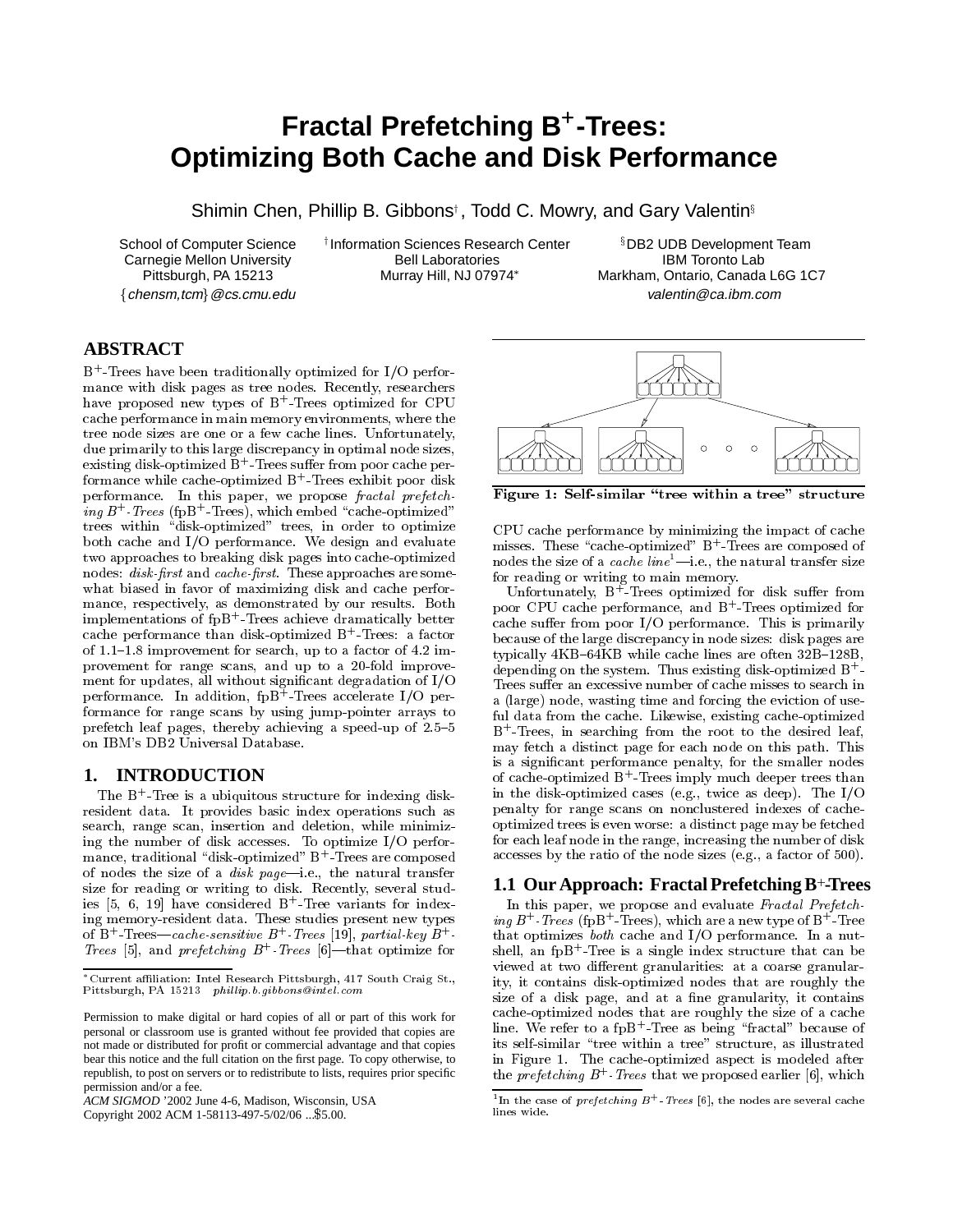were shown to have the best main memory performance for xed-size keys. (We note, however, that this general approach can be applied to any cache-optimized B++Iree.) In the mer a prefetching B+ -Tree, nodes are several cache lines wide (e.g.,  $8$ —the exact number is tuned according to various memory system parameters), and prefetching is used so that the time to fetch a node is not much longer than the delay for a single cache miss.

We design and evaluate two approaches to implementing  $\text{tr}\left( \text{tr}\left( \text{tr}\left( \text{tr}\left( \text{tr}\left( \text{tr}\left( \text{tr}\left( \text{tr}\left( \text{tr}\left( \text{tr}\left( \text{tr}\left( \text{tr}\left( \text{tr}\left( \text{tr}\left( \text{tr}\left( \text{tr}\left( \text{tr}\left( \text{tr}\left( \text{tr}\left( \text{tr}\left( \text{tr}\left( \text{tr}\left( \text{tr}\left( \text{tr}\left( \text{tr}\left( \text{tr}\left( \text{tr}\left( \text{tr}\left( \text{tr}\left( \text{tr}\left( \text{tr}\left( \text{$  $prst$  approach, we start with a disk-optimized B  $^{\circ}$  - Iree, but  $\qquad$  ( then organize the keys and pointers within each page-sized node as a small tree. This in-page tree is a variant of the prefetching B - Iree. To pack more keys and pointers into a g an in-page tree, we use short in-page offsets rather than full pointers in all but the leaf nodes of an in-page tree. We also show the advantages of using different sizes for leaf versus non-leaf nodes in an in-page tree. In contrast, the cache  $prst$  approach starts with a cache-optimized prefetching B  $\pm$  - and the  $\pm$ Tree (ignoring disk page boundaries), and then attempts to group together these smaller nodes into page-sized nodes to optimize disk performance. Specifically, the cache-first approach seeks to place a parent and its children on the same page, and to place adjacent leaf nodes on the same page. Maintaining both structures as new keys are added and nodes split poses particular challenges. We will show how to process insertions and deletions efficiently in both disk-rst and cache-rst fpB<sup>+</sup> -Trees. We select the optimal node sizes in both approaches to maximize the number of entry slots in a leaf page while analytically achieving search cache performance within 10% of the best.

Ideally, both the *disk-first* and the cache-first approaches would achieve identical data layouts, and hence equivalent cache and I/O performance. In practice, however, the mismatch that almost always occurs between the size of a cacheoptimized subtree and the size of a disk page (in addition to other implementation details such as full pointers versus page offsets) causes the disk-first and cache-first approaches to be slightly biased in favor of disk and cache performance, respectively. Despite these slight disparities, both imple mentations of fpB+-frees achieve dramatically better cache  $_{\rm{m}}$ performance than disk-optimized B+-Irees.

To accelerate range scans,  $1pB+Tr$ ees employ the  $jump$ *pointer array* scheme that we proposed earlier  $[0]$ . A jumppointer array contains the leaf node addresses of a tree, which are used in range scans to prefetch the leaf nodes, thus speeding up the scans. In [6], we showed that this approach signicantly improves cache performance. In this paper, we show it is also beneficial for  $I/O$ , by demonstrating a factor of 2.5-5 improvement in the range scan I/O performance for IBM's DB2 running on a multi-disk platform.

## **1.2 Related Work**

A number of recent studies have demonstrated the importance of optimizing the cache performance of a DBMS [1, 2, 3]. B+ -Trees have been discussed in this regard, including several recent survey papers [11, 16]. This paper, however, is the first to propose a B+-iree index structure that effectively optimizes both CPU cache and disk performance on modern processors, for each of the basic B++Iree operations: searches, range scans, insertions, and deletions.

Chilimbi *et al.* [8] demonstrated that B+-Irees with cache  $\qquad$  th line sized nodes can outperform binary trees for memoryresident data on modern processors. Likewise, B -lrees f outperform T-trees [14] on today's processors [18]. Lomet [15] presented techniques for selecting an optimal B+-Iree page === p

size when considering buffer cache performance, for diskresident data. Lomet's recent survey of  $\rm B^{+}$ -Tree techniques [16] mentioned the idea of intra-node micro-indexing: i.e., placing a small array in a few cache lines of the page that indexes the remaining keys in the page. While it appears that this idea had not been pursued in any detail before, we compare its performance against fpB+ -Trees later in our experimental results. We observe that while micro-indexing achieves good search performance (often comparable to fpB+-frees), it suffers from poor update performance. As part of future directions, Lomet [16] has independently advocated breaking up B+ -Tree disk pages into cache-friendly units, pointing out the challenges of nding an organization that strikes a good balance between search and insertion performance, storage utilization, and simplicity. We believe that  $fpB^+$ Trees achieve this balance. Graefe and Larson [11] presented a survey of techniques for improving the CPU cache performance of B+ - Tree indexes. They discussed a number of techniques, such as key compression, that are complementary to our study, and could be incorporated into fpB+-Irees. Bender  $et\ a\iota$ . [4] present a recursive B+- free structure that is asymptotical ly optimal, regardless of the cache line sizes and disk page sizes, but assuming no prefetching.

## **1.3 Contributions of This Paper**

This paper makes the following contributions. First, we propose and evaluate *Fractal Prefetching B*  $\pm$  *Irees* (fpB  $\pm$ Trees) as a novel index structure that optimizes both cache and disk performance simultaneously. Second, we present detailed analysis of the fundamental tradeoffs between the disk-prst and the cache-prst implementations of fpB+-frees. While the performance of each of these implementations remains slightly biased toward its original goal, both ver sions of fpB+ -Trees improve upon the cache performance of disk-optimized B+-irees (without significantly degrading I/O performance) as follows: (i) a factor of  $1.1{\text -}1.8$  improvement for search; (ii) up to a factor of 4.2 improvement for range scans; and (iii) up to a 20-fold improvement for updates. Third, we present the first detailed evaluation of micro-indexing [16], and nd that its poor update performance makes it less attractive than fpB+ -Trees. Finally, we demonstrate that fpB+ -Trees can also be used to accelerate I/O performance. In particular, we demonstrate an over twofold to fivefold improvement for index range scans in an industrial-strength commercial DBMS (IBM's DB2).

The remainder of this paper is organized as follows. Section 2 describes how fpB+ -Trees enhance I/O performance. Then Section 3 describes how they enhance cache performance while preserving I/O performance. Section 4 presents experimental results validating the effectiveness of  $fpB^+$ -Trees in optimizing both cache and disk performance. Section 5 presents our conclusions.

# **2. OPTIMIZING I/O PERFORMANCE**

Fractal Prefetching B+ -Trees combine features of diskoptimized B+-Irees and cache-optimized B+-Irees to achieve the best of both structures. In this section, we describe how fpB+ -Trees improve I/O performance for modern database servers. In a nutshell, we consider applying to disk-resident data each of the techniques in [6] for improving the cache performance for memory-resident data. We argue that while the techniques are not advantageous for search I/O performance, they can significantly improve range scan I/O performance.

Modern database servers are composed of multiple disks per processor. For example, many TPC benchmark reports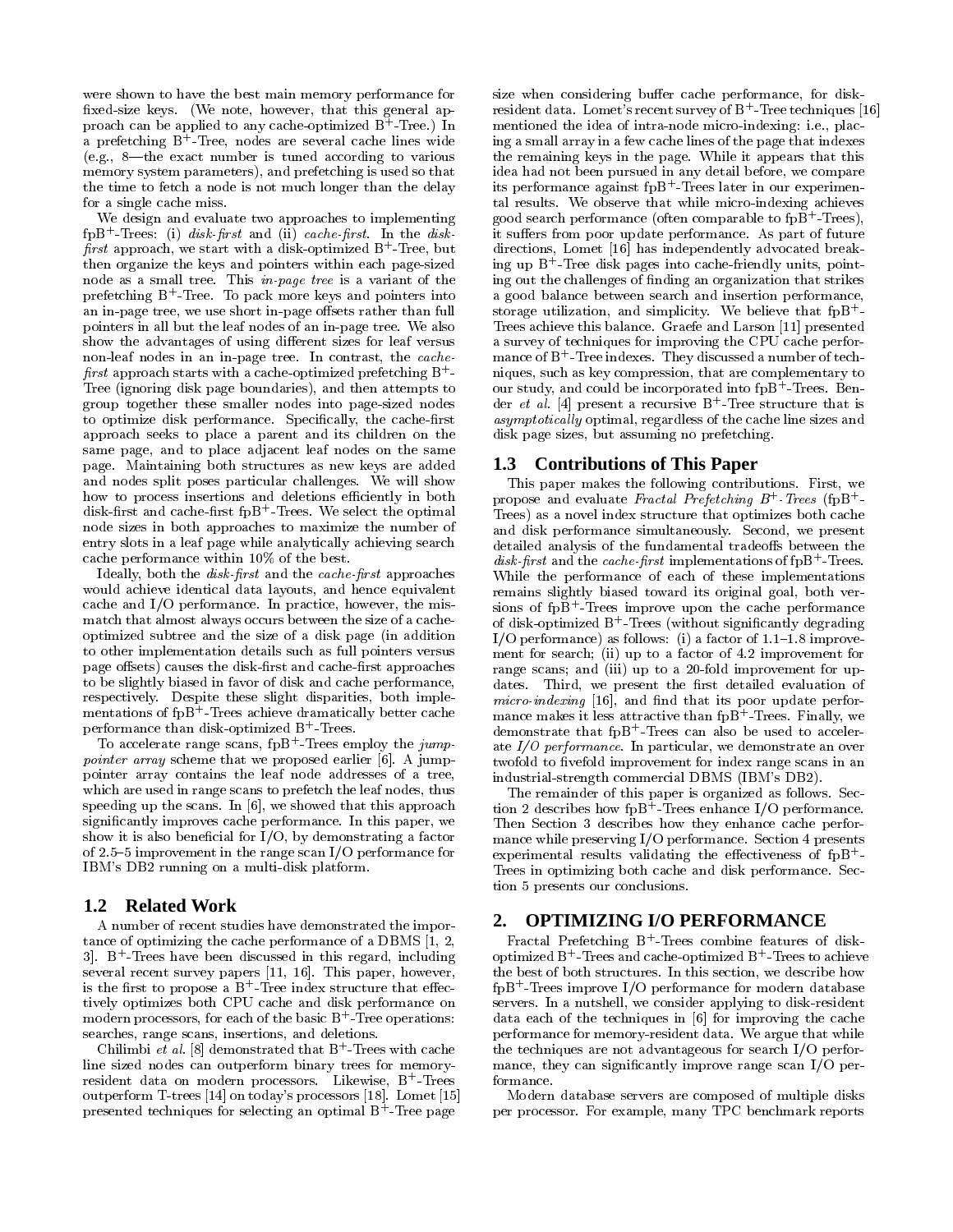are for SMP servers with 10-30 disks per processor, and hun dreds of disks in all. To help exploit this raw I/O parallelism, commercial database buffer managers use techniques such as sequential I/O prefetching and delayed write-back. While sequential I/O prefetching helps accelerate range scans on clustered indexed it official fittie or the scansaction range scanse on non-clustered indexes or for searches. Our goal is to effectively exploit I/O parallelism by explicitly prefetching disk pages even when the access patterns are not sequential.

In a previous paper [6], we proposed and evaluated *prefetch*ing B+ -Trees (pB+ -Trees) as a technique for enhancing CPU cache performance for index searches and index range scans on memory-resident data. The question that we address now is whether those same techniques can be applied to accelerating I/O performance for disk-resident data. Since the relationship between main memory and disk for a diskoptimized tree is somewhat analogous to the relationship between CPU cache and main memory for a cache-optimized tree, one might reasonably expect the benefit of a technique to translate in at least some form across these different granularities [11]. However, because of the significant differences between these two granularities (e.g., disks are larger and slower, main memory is better suited to random access, etc.), we must carefully examine the actual effectiveness of a technique at a different granularity. In Sections 2.1 and 2.2, we consider the two aspects of pB+-irees which accelerate  $\qquad p$ searches and range scans, respectively.

## **2.1 Searches: Prefetching and Node Sizes**

To accelerate search performance, our pB+ -Tree design [6] increased the size of a B+ -Tree node size to be multiple cache lines wide and prefetched all cache lines within a node before accessing it. In this way, the multiple cache misses of a single node are serviced in parallel, thereby resulting in an overall miss penalty that is only slightly larger than that of a single cache miss. The net result is that searches become faster because nodes are larger and hence trees are shallower.

For disk-resident data, the page-granularity counterpart is to increase the B+-Iree node size to be a multiple of the disk page size and prefetch all pages of a node when accessing it. By placing the pages that make up a node on different disks, the multiple page requests can be serviced in parallel. For example, a 64KB node could be striped across 4 disks with 16KB page size, and read in parallel. As in the cache scenario, faster searches may result.

However, there are drawbacks to applying this approach to disks. While the I/O latency is likely to improve for a single search, the I/O throughput may become worse because of the extra seeks for a node. In an OLTP environment, multiple transactions can overlap their disk accesses, and the I/O throughput is often dominated by seek times; hence additional seeks may degrade performance. Note that this is not a problem for cache performance since only the currently 3. executing thread can exploit its cache hierarchy bandwidth.

In a DSS environment, a server is often dedicated to a single query at a time, and hence latency determines throughput. Thus multipage-sized nodes spanning multiple disks may improve search performance. However, search times may be less important to overall DSS query times, which are often dominated by operations such as range scans, hash joins, etc. Moreover, \random" searches are often deliberately avoided by the optimizer. And indexed nested it is a populated loop in its control of the second loop in may be performed by first sorting the outer relation on the join key [13, 10]. Thus each key lookup in the inner relation is usually adjacent to the last lookup, leading to an I/O access pattern that essentially traverses the tree leaf nodes in



order (similar to range scans).

For these reasons, we do not advocate using multipagesized nodes. Hence throughout this paper, our target node size for optimizing the disk performance of fpB++frees will be a single disk page.

# **2.2 Range Scans: Prefetching via Jump-Pointer Arrays**

For range scan performance, our previous paper [6] proposed a jump-pointer array structure that permits the leaves in the range scan to be effectively prefetched. A range scan is performed by searching for the starting key of the range, then reading consecutive leaf nodes in the tree (following the sibling links between the leaf nodes) until the end key for the range is encountered. One implementation of the jump-pointer array is shown in Figure 2: An internal jumppointer array is obtained by adding sibling pointers to each node that is a parent of leaves. These leaf parents collectively contain the addresses for all leaf nodes, facilitating leaf node prefetching. By issuing a prefetch for each leaf node sufficiently far ahead of when the range scan needs the node, the cache misses for these leaves are overlapped.

The same technique can be applied at page granularity to improve range scan I/O performance, by overlapping leaf page misses. It is particularly helpful in non-clustered indexes and when leaf pages are *not* sequential on disks, a common scenario for frequently updated indexes.<sup>2</sup> Note that the original technique [6] prefetched past the end key. This overshooting is not a major concern at cache granularity; however, it can incur a large penalty at page granularity both because each page is more expensive to prefetch and because we must prefetch farther ahead in order to hide the larger disk latencies. To solve this problem, fpB+ -Trees begin by searching for both the start key and the end key, remembering the range end page. Then when prefetching using the leaf parents, we can avoid overshooting. Also note that because all the prefetched leaf pages would have also been accessed in a plain range scan, this technique does not decrease throughput.

This approach is applicable for improving the I/O performance of standard B+ -Trees, not just fractal ones, and as our experimental results will show, can lead to a fivefold or more speedup for large range scans.

# **3. OPTIMIZING CACHE PERFORMANCE**

In this section, we describe how  $\text{tpB}^+$  -Trees optimize  $\text{CPU}$ cache performance without sacricing their I/O performance. Although B+ -Trees for disk-resident data have traditionally ignored CPU cache performance because search and update times were dominated by I/O costs, recent studies have demonstrated the importance of CPU cache performance [1, 2, 3]. Most modern database server machines have sufficient disk bandwidth such that they are typically not I/O bound, but their processors are stalled a signicant fraction of the time while servicing CPU data cache misses.

<sup>2</sup>For clustered indexes or when leaf pages are sequential on disks, sequential I/O prefetching can be employed instead.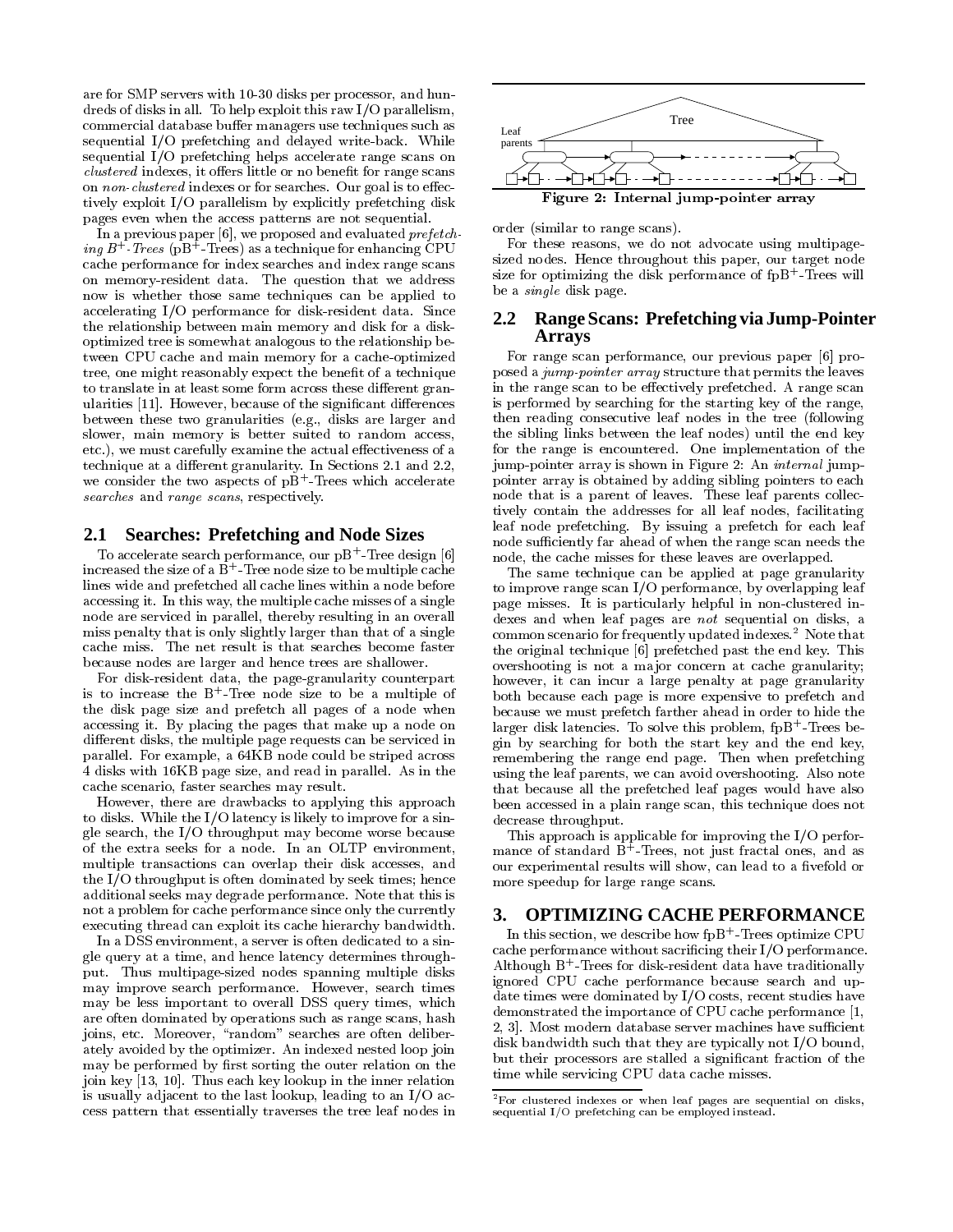

Figure 3: Disk-optimized B+ -Trees

why traditional B - Irees suffer poor cache per**formance.** In a traditional disk-optimized B – frees, each and the tree node is a page (typically  $4KB-64KB$ ). Figure 3(a) depicts a B+-Iree, assuming fixed length keys. " A small part of the page contains page control information. The bulk of the page contains a sorted array of keys, together with either the page ID for its child node (if the node is a nonleaf ) or the tuple ID for a tuple (if the node is a leaf). We will refer to a key and either its page ID or tuple ID as an *entry*.

During a search, each page on the path to the key is visited, and a binary search is performed on the very large contiguous array in the page. This binary search is quite costly in terms of cache misses. A simple example helps to illustrate this point. If the key size, page ID size, and tuple ID size are all 4 bytes, an 8KB page can hold over 1000 entries. If the cache line size is 64 bytes, then a cache line can only hold 8 entries. Imagine a certain page has 1023 entries numbered 1 through 1023. To locate a key matching entry 71, a binary search will perform ten probes, for entries 512, 256, 128, 64, 96, 80, 72, 68, 70, and 71, respectively. Assuming that the eight entries from 65 to 72 fall within a single cache line, the first seven probes are all likely to suffer cache misses. The first six of the seven misses are especially wasteful, since each of them brings in a 64B cache line but uses only 4B of that line. Only when the binary search finally gets down to within a cache line are more data in a cache line used. This lack of spatial locality makes binary search on a very large array suffer from poor cache performance.

Figure  $3(b)$  compares the performance of disk-optimized B+ - Trees with cache-optimized prefetching B+ - Trees [6] for the r searches. The figure shows the simulated execution time (normalized to disk-optimized B  $^+$  - frees) for performing 2000  $^{\circ}\,$  –  $^{\prime}\rm{Th}$ random searches after each tree has been bulkloaded with 10 million keys on a memory system similar to the Compaq ES40  $[9]$ —details are provided later in Section 4.1. Execution time is broken down into busy time, data cache stalls, and other stalls. As we see in Figure 3(b), disk-optimized B+ - Trees spend significantly more time stalled on data cache the set misses than prefetching B++ frees.



Figure 5: Disk-rst fpB+ -Tree: <sup>a</sup> cache-optimized tree inside each page

In addition to search, updates are also costly. Insertion and deletion both begin with a search, which has poor cache performance. Another problem is that in order to insert an entry into a sorted array, half of the page (on average) must be copied to make room for the new entry. To make matters worse, the optimal disk page size for B+ -Trees is increasing with disk technology trends [12, 15], making the above problems even more serious in the future.

Techniques for improving B+ -Tree cache perfor mance.One approach that was briefly mentioned by Lomet [16] is *micro-indexing*, which is illustrated in Figure 4. The idea behind micro-indexing is that the first key of every cache line in the array can be copied into a smaller array, such as keys  $1, 9, 17, \ldots$ , 1017 in the example above. These 128 keys are searched rst to  $\mathcal{A}$  are searched rst to nonderly the cachet line that  $\mathcal{A}$ completes the search (thus reducing the number of cache misses to five in the example). Unfortunately this approach does not address the data movement problem upon index updates, and therefore it suffers poor update performance (as we will see later in Section 4.2).

To realize good cache performance for all B+ -Tree operations, we look to cache-optimized B+ -Trees as a model and propose to break disk-sized pages into cache-optimized nodes. This is the guiding principle behind fpB+ -Trees. We propose and evaluate two approaches for embedding cacheoptimized trees into disk-optimized  $\mathbf{B}$  - Tree pages:  $\it{a}$ iskrst and cache-rst. Section 3.1 describes the disk-rst approach, while Section 3.2 describes the cache-first approach, both focusing on searches and updates. Then in Section 3.3, we discuss range scans for both approaches.

# **3.1 Disk-First fpB**<sup>+</sup> **-Trees**

Disk-first fpB+-Irees start with a disk-optimized B+-Iree, but then organize the keys and pointers in each page-sized node into a cache-optimized tree, as shown in Figure 5. The large contiguous array in a traditional disk-optimized B+ -Tree page is replaced by a small cache-optimized tree, which we call an *in-page tree*. Our in-page trees are modeled after pB+ -Trees, because they were shown to have the best cache performance for memory-resident data with fixedlength keys [6]. The approach, however, can be applied to any cache-optimized tree.

As in a pB+ -Tree, an fpB+ -Tree in-page tree has nodes that are aligned on cache line boundaries. Each in-page node

 $3$ The issues and solutions in this paper are also important for variable length keys, which have their own added complications in trying to obtain good cache performance [5]. Details are in the full paper [7].  $\lceil$  Ine extra "busy" time for disk-optimized B+-Irees is due to the  $\qquad$  I

instruction overhead associated with buffer pool management; note that this does not translate into extra data cache stall time due to how we conduct our simulations, as discussed later in Section 4.1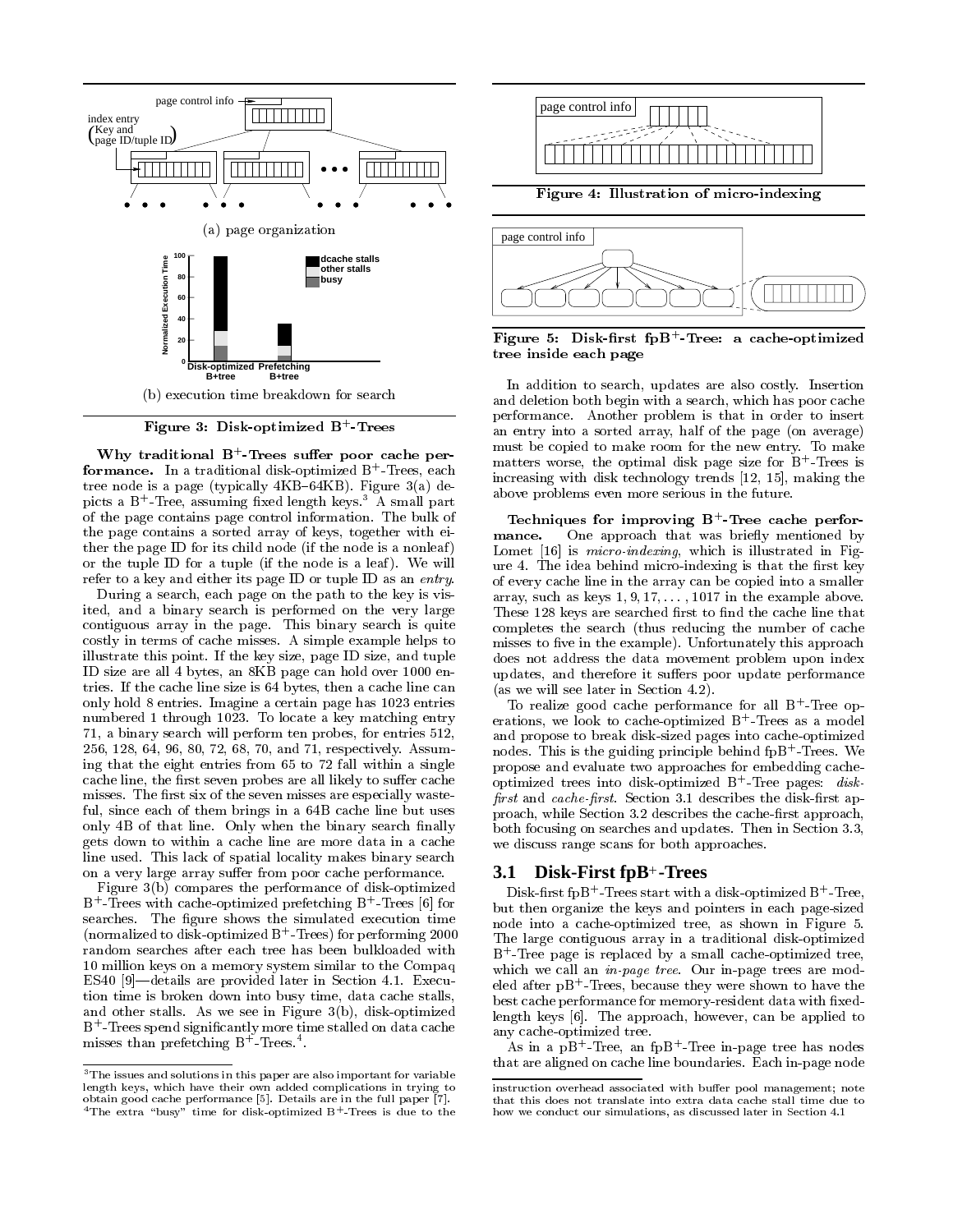is several cache lines wide. When an in-page node is to be visited as part of a search, all the cache lines comprising the node are prefetched. That is, the prefetch requests for these lines are issued one after another without waiting for the earlier ones to complete. Let  $T_1$  denote the full latency of a cache miss and  $T_{\text{next}}$  denote the latency of an additional pipelined cache miss. Then  $T_1 + (w-1)$   $T_{\text{next}}$  is the cost for servicing all the cache misses for a node with w cache lines. Because on modern processors,  $T_{\text{next}}$  is much less than  $T_1$ , this cost is only modestly larger than the cost for fetching one cache line. On the other hand, having multiple cache lines per node increases its fan-out, and hence can reduce the height of the in-page tree, resulting in better overall performance, as detailed in [6].

Disk-rst fpB+ -Trees have two kinds of in-page nodes: leaf nodes and nonleaf nodes. Their roles in the overall tree (the disk-optimized view) are very different. While inpage nonleaf nodes contain pointers to other in-page nodes within the same page, in page leaf notes contained pointers are as to nodes external to their in-page tree. Thus, for in-page nonleaf nodes, we pack more entries into each node by using short in-page offsets instead of full pointers. Because all inpage nodes are aligned on cache line boundaries, the offsets can be implemented as a node's starting cache line number in the page. For example, if the cache line is 64 bytes, then a 2 byte offset can support page sizes up to 4MB. On the other hand, in-page leaf nodes contain child page IDs if the page is not a leaf in the overall tree, and tuple IDs if the page is a leaf.

The node size mismatch problem. Considering cache performance only, there is an optimal in-page node size, determined by memory system parameters and key and pointer sizes [6]. Ideally, in-page trees based on this optimal size fit tightly within a page. However, the optimal page size is determined by I/O parameters and disk and memory prices [12, 15]. Thus there is likely a mismatch between the two sizes, as depicted in Figure  $6$ . Figure  $6(a)$  shows an overflow scenario in which a two-level tree with cacheoptimal node sizes fails to fit within the page. Figure  $6(b)$ shows an underflow scenario in which a two-level tree with cache-optimal node sizes only occupies half a page, but a three-level tree, as depicted in Figure  $6(c)$ , overflows the page. Thus, in most cases, we must give up on having trees with cache-optimal node sizes, in order to fit within the page. (Section 3.2 describes an alternative "cache-first" approach that instead gives up on having the cache-optimized trees fit nicely within page boundaries.)

#### *3.1.1 Determining Optimal In-page Node Sizes*

Our goals are to optimize search performance and to maximize page fan-out for I/O performance. To solve the node size mismatch problem, we give up using cache-optimal node sizes in disk-first fpB+-Irees. In addition, we propose to allow different node sizes for different levels of the in-page tree. As shown in Figure 7, to combat overflow, we can reduce the root node (or restrict its fan-out) as in Figure 7(a). Similarly, to combat underflow, we can extend the root node so that it can have more children, as in Figure 7(b).

But allowing arbitrarily many sizes in the same tree will make index operations too complicated. To keep operations manageable, noting that we already have to deal with different non-leaf and leaf node structures, we instead develop an approach that permits an in-page tree to have two node sizes: one for its leaves and one for its nonleaves. As we shall see, this flexibility is sufficient to achieve our goals.

Optimal node sizes. At a high-level, there are three



Figure 6: The node size mismatch problem



Figure 7: Fitting cache-optimized trees in a page

variables that we can adjust to achieve the goals: the num ber of levels in the in-page tree (denoted  $L$ ), the number of cache lines of the nonleaf nodes (denoted  $w$ ) and the number of cache lines of the leaf nodes (denoted  $x$ ). Here we determine the optimal node sizes for an in-page tree, given the hardware parameters and the page size. Assume we know  $T_1$  is the full latency of a cache miss, and  $T_{\text{next}}$  is the latency of an additional pipelined (prefetched) cache miss. Then the cost of searching through an L level in-page tree is

$$
cost = (L-1)[T_1 + (w-1)T_{\text{next}}] + T_1 + (x-1)T_{\text{next}}
$$

We want to select  $L, w$ , and  $x$  so as to minimize cost while maximizing page fan-out.

However, these two goals are con
icting. Moreover, we observed experimentally that because of fixed costs such as instruction overhead, small variations in cost resulted in similar search performance. Thus, we combine the two optimization goals into one goal  $G$ : maximize the page fan-out while maintaining the analytical search cost to be within 10% of the optimal.

Now we simply enumerate all the reasonable combinations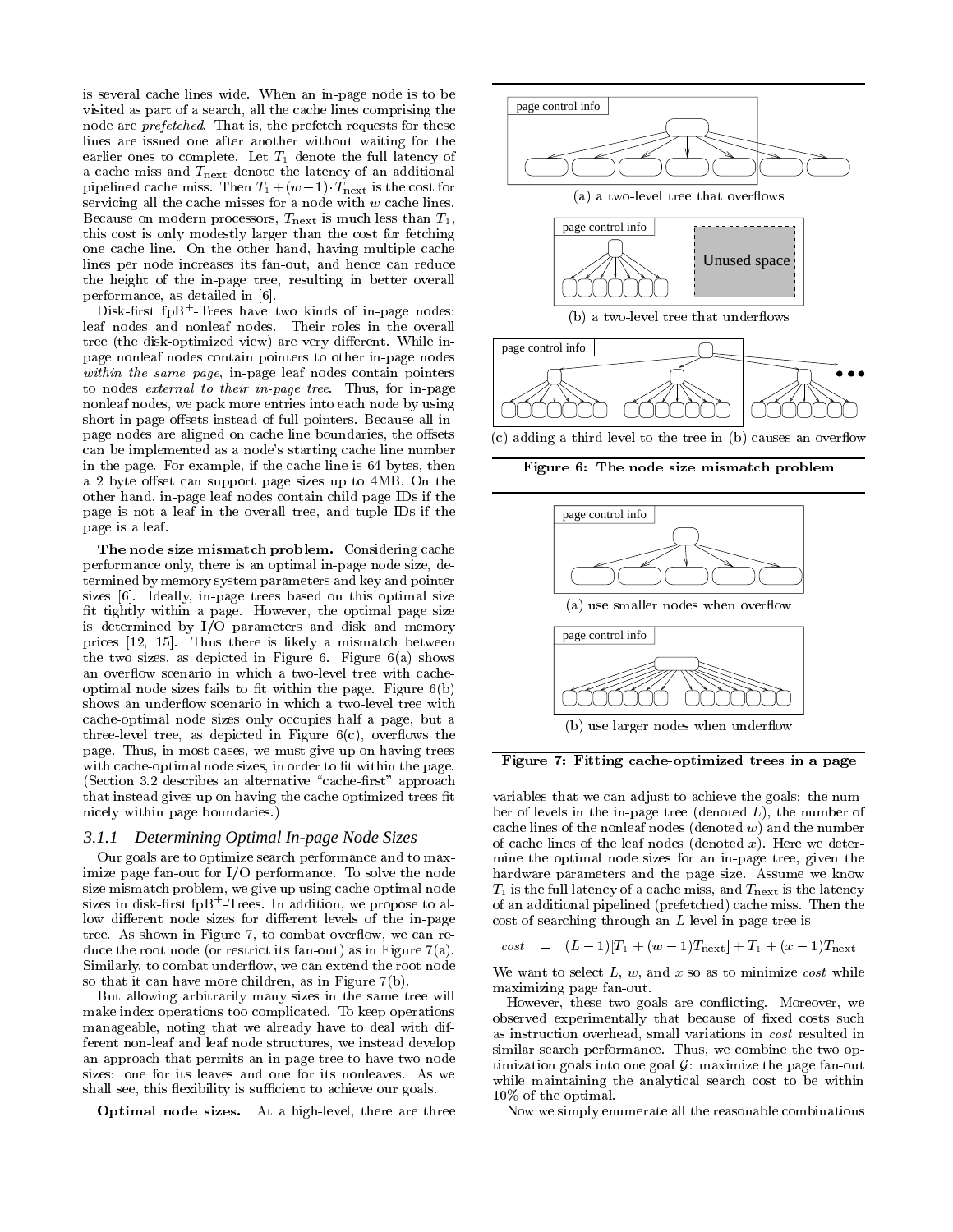of w and x (e.g., 1-32 lines, thus  $32^2 = 1024$  combinations). For each combination, we compute the maximum  $L$  that utilizes the most space in the page, which in turn allows cost and fan-out to be computed. Then we can apply  ${\mathcal G}$  and find the optimal node widths. Table 2 in Section 4 depicts the optimal node widths used in our experiments. Note that the optimal decision is made only once when creating an index. So the cost of enumeration is small.

#### *3.1.2 Operations*

Bulkload. Bulkloading a tree now has operations at two granularities. At a page granularity, we follow the com mon B+ -Tree bulkload algorithm with the maximum fan-out computed by our previous computations. Inside each page, we bulkload an in-page tree using a similar bulkload algorithm. For in-page trees of leaf pages, we try to distribute entries across all in-page leaf nodes so that insertions are more likely to find empty slots. But for nonleaf pages, we simply pack entries into one in-page leaf node after another. We maintain a linked list of all in-page leaf nodes of leaf pages in the tree, in order.

#### search. Two granularities, but straightforward.

Insertion. Insertion is also composed of operations at two granularities. If there are empty slots in the in-page leaf node, we insert the entry into the sorted array for the node, by copying the array entries with larger key values to make room for the new entry. Otherwise, we need to split the leaf node into two. We first try to allocate new nodes in the page. If there is no space for splitting up the in-page tree, but the total number of entries in the page is still far fewer than the page maximum fan-out, we reorganize the in-page tree and insert the entry to avoid expensive page splits. But if the total number of entries is quite close to the maximum fan-out (fewer than an empty slot per in-page leaf node), we split the page by copying half of the in-page leaf nodes to a new page and then rebuilding the two in-page trees in their respective pages.

 $D$  is simple denoted by  $D$  is simple, a search followed by a lazy  $D$ deletion of an entry in a leaf node, in which we copy the array entries with larger key values to keep the array contiguous, but we do not merge leaf nodes that become half empty.

# **3.2 Cache-First fpB**<sup>+</sup> **-Trees**

 $\emph{Cache-nrst }$  tpB - frees start with a cache-optimized B  $-$ Tree, ignoring page boundaries, and then try to intelligently place the cache-optimized nodes into disk pages. The tree node has the common structure of a cache-optimized  $B^+$ -Tree node: a leaf node contains an array of keys and tuple IDs, while a nonleaf node contains an array of keys and pointers. However, the pointers in nonleaf nodes are different. Since the nodes are to be put into disk pages, a pointer is a combination of a page ID and an offset in the page, which allows us to follow the page ID to retrieve a disk page and then visit a node in the page by its offset. Nodes are aligned on cache line boundaries, so the in-page offset is the node's starting cache line number in the page

We begin by describing how to place nodes into disk pages in a way that will minimize the structure's impact on disk I/O performance, before presenting our bulkload, insertion, search, and deletion algorithms.

#### *3.2.1 Node Placement*

There are two goals in node placement: (1) group sibling leaf nodes together into the same page so that range scans incur fewer disk operations, and (2) group a parent node and



Figure 8: Cache-rst fpB+ -Tree design

its children together into the same page so that searches only need one disk operation for a parent and its child.

To satisfy the first goal, we designate certain pages as leaf pages, which contain only leaf nodes. The leaf nodes in the same leaf page are siblings of one another. This ensures good range scan I/O performance.

Clearly, the second goal cannot be satisfied for all nodes, because only a limited number of nodes fit within a page. Moreover, the node size mismatch problem (recall Figure 6) means that placing a parent and its children in a page almost always results in either an overflow or an underflow for that page. We can often transform a large underflow into an over
ow by placing the grandchildren, the great grandchildren, and so on in the same page, until we incur either only a modest underflow (in which case we are satisfied with the placement) or an overflow (see Figures  $6(b)$  and  $(c)$ ).

There are two approaches for dealing with the overflow. First, an overflowed child can be placed into its own page to become the top-level node in that page. We then seek to place its children in the same page. This aggressive place ment helps minimize disk accesses on searches. Second, an overflowed child can be stored in special overflow pages. This is the only reasonable solution for overflowed leaf parent nodes, because their children are stored in leaf pages.

Our node placement scheme is summarized in Figure 8. For nonleaf nodes, we use the aggressive node placement for good search performance, except for leaf parents, which use over
ow pages. Leaf nodes are stored in leaf-only pages, for good range scan performance.

#### *3.2.2 Algorithms*

When creating the index, we determine the optimal node widths for cache performance by applying the same optimization goal  $G$  used in the disk-first approach. Table 2 in Section 4 depicts the optimal node widths used in our experiments. Details are in the full paper [7].

We now consider each of the index operations.

Bulkload. We focus on how to achieve the node place ment depicted in Figure 8. Leaf nodes are simply placed consecutively in leaf pages, and linked together with sibling links, as shown in the figure. Nonleaf nodes are placed according to the aggressive placement scheme, as follows.

First, we compute (i) the maximum number of levels of a full subtree that fit within a page, and (ii) the resulting underflow for such a subtree, i.e., how many additional nodes fit within the page. For example, if each node in the full subtree has 69 children, but a page can hold only 23 nodes, then only one level fits completely and the resulting underflow is 22 nodes. We create a bitmap with one bit for each child (69 bits in our example), and set a bit for each child that is to be placed with the parent (22 bits in our example, if we are bulkloading 100% full). We spread these set bits as evenly as possible within the bitmap.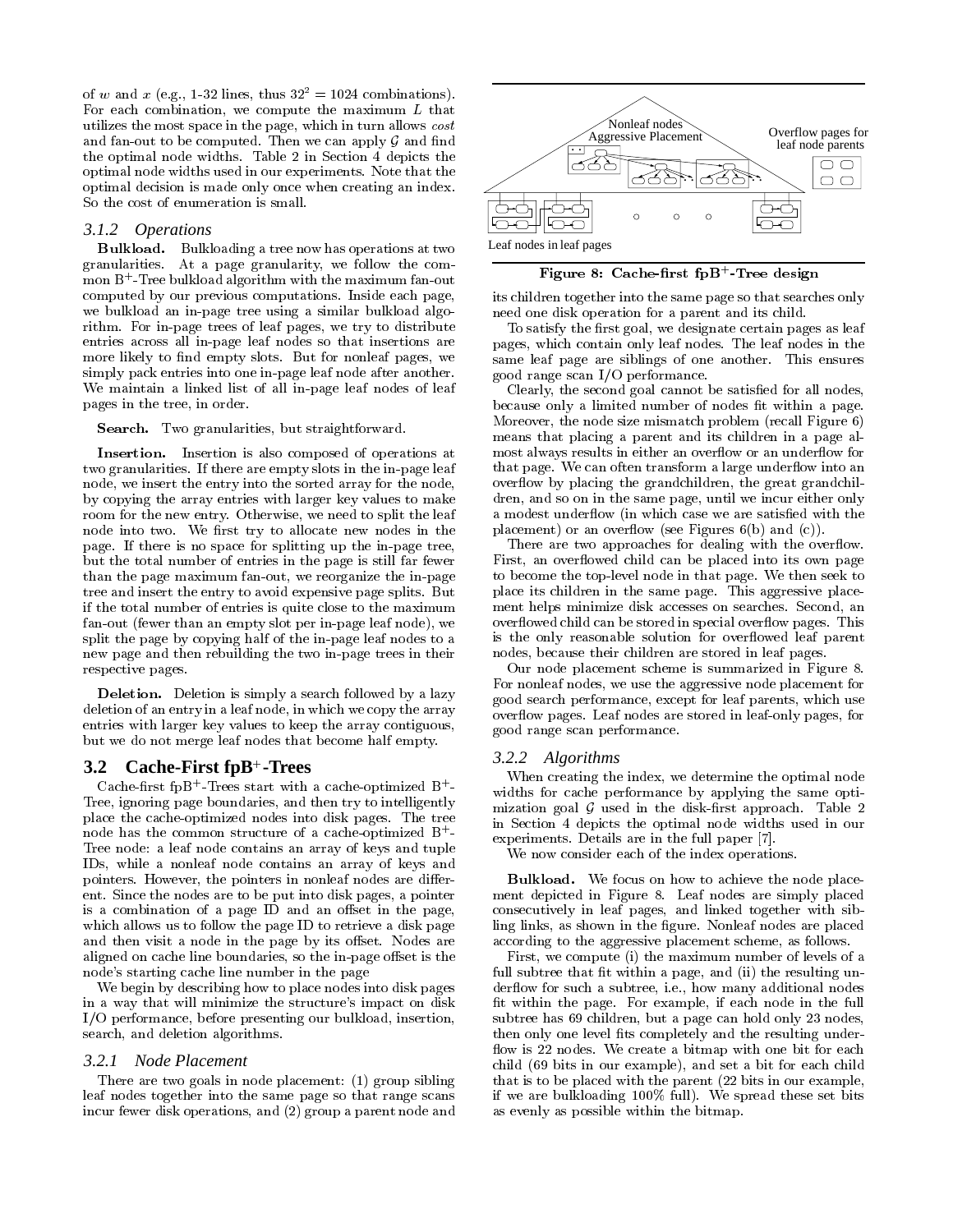

Figure 9: Nonleaf node splits

As we bulkload nodes into a page, we keep track of each node's relative level in the page, denoted its in-page level. The in-page level is stored in the node header. The top level node in the page has in-page level 0. To place a nonleaf node, we increment its parent's in-page level. If the resulting level is less than the maximum number of in-page levels, the nonleaf node is placed in the same page as its parent, as it is part of the full subtree. If it equals the number, it is placed in the same page if the corresponding bit in the bitmask is set. If it is not set, the nonleaf node is allocated as the top level node in a new page, unless the node is a leaf parent node, in which case it is placed into an overflow page.

Insertion. For insertion, if there are empty slots in the leaf node, the new entry is simply inserted. Otherwise, the leaf node needs to be split into two. If the leaf page still has spare node space, the new leaf node is allocated within the same page. Otherwise, we split the leaf page by moving the second half of the leaf nodes to a new page and updating the corresponding child pointers in their parents. (To do this, we maintain in every leaf page a back pointer to the parent node of the first leaf node in the page, and we connect all leaf parent nodes through sibling links.) Having performed the page granularity split, we now perform the cache granularity split, by splitting the leaf node within its page.

After a leaf node split, we need to insert an entry into its parent node. If the parent is full, it must first be split. For leaf parent nodes, the new node may be allocated from over flow pages. But if further splits up the tree are necessary, each new node must be allocated according to our aggressive placement scheme.

Figure 9 helps illustrate the challenges. We need to split node A, a nonleaf node whose children are nonleaf nodes, into two nodes  $A_1$  and  $A_2$ , but there is no space in  $A$ 's page for the additional node. As shown in Figure 9(b), a naive approach is to allocate a new page for  $A_2$ . However,  $A_2$ 's children are half of  $A$ 's children, which are all top level nodes in other pages. Thus either  $A_2$  is the only node in the new page, which is bad for I/O performance and space utilization, or we must move  $A_2$ 's children up into  $A_2$ 's page, which necessitates promoting  $A_2$ 's grandchildren to top level nodes on their own pages, and so on. Instead, to avoid the drawbacks of both these options, we split A's page into two, as shown in Figure  $9(c)$ .

Search. Search is quite straightforward. One detail is worth noting. Each time the search proceeds from a par ent to one of its children, we compare the page ID of the child pointer with that of the parent page. If the child is in the same page, we can directly access the node in the page without retrieving the page from the buffer manager.

Deletion. Similar to disk-rst fpB+ -Trees.

## **3.3 Improving Range Scan Performance**

For range scans, we employ jump-pointer array prefetching, as described in Section 2.2, for both I/O and cache performance. We now highlight some of the details.

In disk-rst fpB+ -Trees, both leaf pages and leaf parent pages have in-page trees. For I/O prefetching, we build an internal jump-pointer array by adding sibling links between all in-page leaf nodes that are in leaf parent pages, because collectively these nodes point to all the leaf pages. For cache prefetching, we build a second internal jump-pointer array by adding sibling links between all in-page leaf parent nodes that are in leaf pages, because collectively these nodes point to all the leaf nodes of the overall tree (i.e., all in-page nodes containing tuple IDs). In both jump-pointer arrays, sibling links within a page are implemented as page offsets and stored in the nodes, while sibling links across page boundaries are implemented as page IDs and stored in the page headers.

In cache-rst fpB+ -Trees, leaf pages contain only leaf nodes, while leaf parent pages can be either in the aggressive place ment area or in overflow pages. Thus at both the page and cache granularities, sibling links between leaf parents may frequently cross page boundaries (e.g., a sequence of consecutive leaf parents may be in distinct overlap pages). Thus the internal jump-pointer array approach is not well suited for cache-first fpB+-Irees. Instead, we maintain an  $\emph{external}$ jump-pointer array [6] that contains the page IDs for all the leaf pages (details in the full paper [7]), in order to perform I/O prefetching. Similarly, for cache prefetching, we could maintain in each leaf page header an external jump-pointer array, which contains the addresses of all nodes within the page. Instead, we observe that our in-page space manag ment structure indicates which slots within a page contain nodes, and hence we can use it to prefetch all the leaf nodes in a page before doing a range scan inside the page.

# **4. EXPERIMENTAL RESULTS**

In this section, we evaluate the cache and I/O performance of fpB+-Trees. We begin by describing the experimental framework. Then we present our cache performance simulation results, followed by our I/O performance study.

# **4.1 Experimental Framework**

Methodology for Studying Cache Performance. We evaluate the CPU cache performance of fpB+-frees through detailed simulations of fully-functional executables running on a state-of-the-art machine. The simulator models a dynamically-scheduled, superscalar processor similar to the MIPS R10000 [20] running at a clock rate of 1 GHz. The memory hierarchy is based on the Compaq ES40 [9]. We implemented a buffer manager and various index structures (details are below), and ran these on the simulator. The simulator handles I/O reads and writes by making system calls to the underlying operating system. Only user mode executions are simulated. Important simulator parameters are shown in Table 1.<sup>5</sup>

Methodology for Studying I/O Performance. We evaluate the I/O performance through experiments on real machines. To study the I/O performance of searches, we executed random searches, and then counted the number of  $I/O$  accesses (i.e., the number of buffer pool misses). For searches, the I/O time is dominated by the number of I/Os, because there is little overlap in accessing the pages in a search. To study the I/O performance of range scans, we executed random range scans on an SGI Origin 200 workstation with multiple disks. Furthermore, we evaluate the

 $5$ The simulation model and parameters match those in  $[6]$ .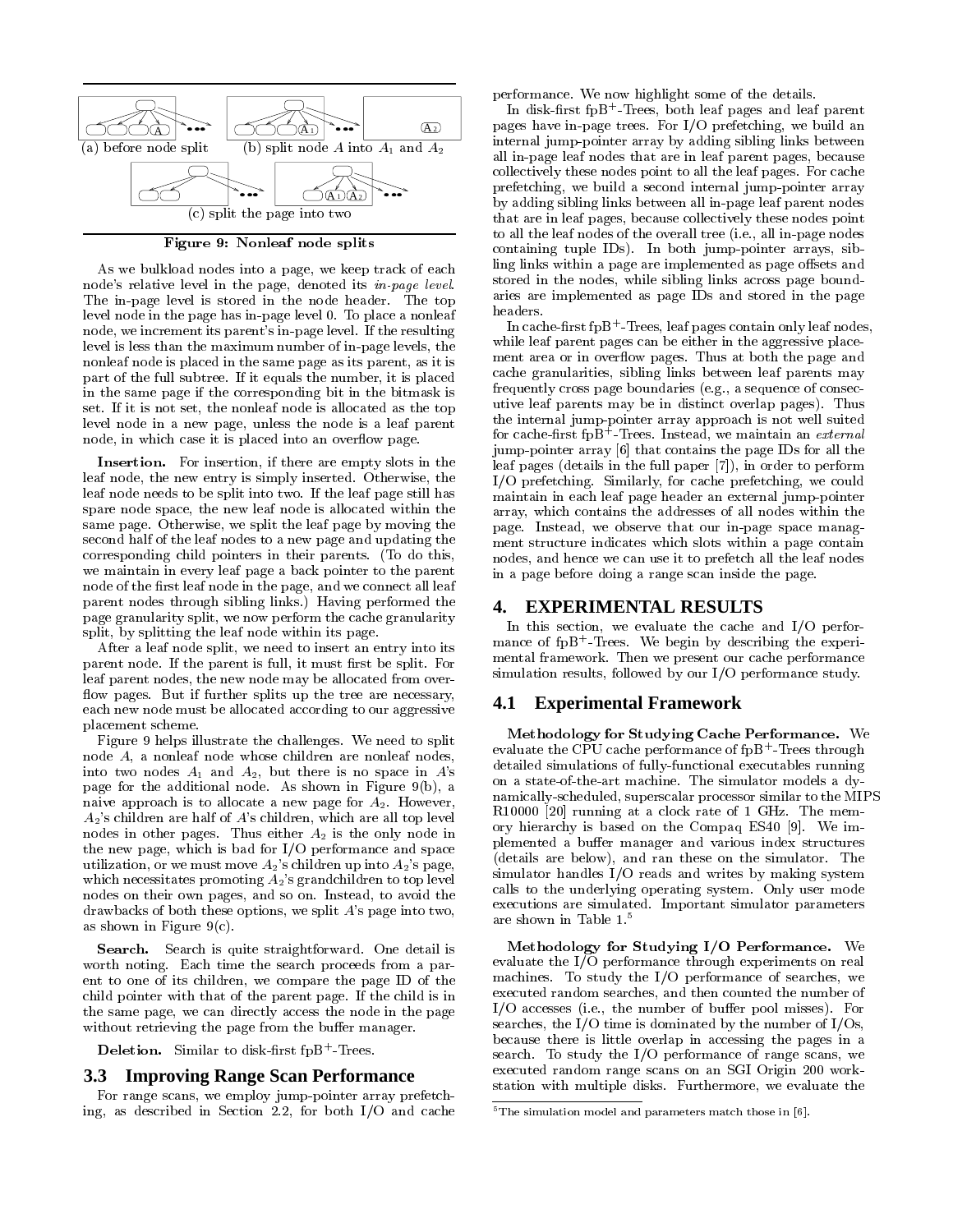Table 1: Simulation parameters

| Pipeline parameters               |                    | Memory parameters                    |                                                      |  |  |  |  |
|-----------------------------------|--------------------|--------------------------------------|------------------------------------------------------|--|--|--|--|
| II Clock Rate                     | 1 GHz              | Line Size                            | 64 bytes                                             |  |  |  |  |
| Issue Width                       | 4 insts/cycle      | Primary Data Cache                   | $64$ KB, $2$ way set assoc.                          |  |  |  |  |
| Functional Units                  | 2 Integer, 2 FP,   | Primary Instruction Cache            | $64$ KB, $2$ way set assoc.                          |  |  |  |  |
|                                   | 2 Memory, 1 Branch | Miss Handlers                        | 32 for data, 2 for inst.                             |  |  |  |  |
| - Reorder Buffer Size             | $64$ insts         | Unified Secondary Cache              | 2 MB, direct mapped                                  |  |  |  |  |
| Integer Multiply/Divide           | $12/76$ cycles     | Primary-to-Secondary<br>Miss Latency | 15 cycles (plus any delays<br>caused by contention)  |  |  |  |  |
| <b>Hall Other Integer</b>         | 1 cycle            |                                      |                                                      |  |  |  |  |
| <b>FP Divide/Square Root</b>      | $15/20$ cycles     | Primary-to-Memory<br>Miss Latency    | 150 cycles (plus any delays<br>caused by contention) |  |  |  |  |
| II. All Other FP.                 | 2 cycles           |                                      |                                                      |  |  |  |  |
| <b>I</b> Branch Prediction Scheme | gshare [17]        | Main Memory Bandwidth                | 1 access per 10 cycles                               |  |  |  |  |

**Table 2:** Optimal width selections (4 byte keys,  $T_1 = 150$ ,  $T_{next} = 10$ )

| $Disk-first fD + Trees$ |                 |              | Cache-first fpB <sup>+</sup> -Trees |                 |                       |              | Micro-indexing  |                 |              |                  |                 |                 |
|-------------------------|-----------------|--------------|-------------------------------------|-----------------|-----------------------|--------------|-----------------|-----------------|--------------|------------------|-----------------|-----------------|
| page<br>sıze            | nonleaf<br>node | leaf<br>node | page<br>fan out                     | cost<br>optimal | $_{\rm page}$<br>size | node<br>size | page<br>fan out | cost<br>optimal | page<br>size | subarrav<br>sıze | page<br>fan out | cost<br>optimal |
| 4KB                     | 64 B            | 384B         | 470                                 | .06             | 4KB                   | 576B         | 497             | $\ldots 03$     | 4KB          | 128B             | 496             | 0.06            |
| $_{\rm 8KB}$            | .92B            | 256B         | 961                                 | .00             | 8KB                   | 576B         | 994             | 1.03            | 8KB          | 192B             | 1008            | 1.06            |
| 16KB                    | .92B            | 512B         | 1953                                | .03             | 16KB                  | 704B         | 2001            | 1.07            | 16KB         | 320 <sub>B</sub> | 2032            | 1.08            |
| 32KB                    | 256B            | 832B         | 401.                                | .07             | 32KB                  | 640E         | 4029            | 1.05            | 32KB         | 320 <sub>B</sub> | 4064            | 1.05            |

I/O performance of range scans in a commerical DBMS: we implemented our jump-pointer array scheme within DB2, and executed range scan queries on DB2. Details on our Origin and DB2 experiments are provided later in the subsections describing the range scan I/O performance results.

Implementation Details. Our buffer manager uses the CLOCK algorithm to do page replacement. On top of this buffer manager, we implemented four index structures: i) disk-optimized B - Irees, ii) micro-indexing, iii) disk-first fpB+ -Trees, and iv) cache-rst fpB<sup>+</sup> -Trees. We wrote bulkload, search, insertion, deletion, and range scan implementations for all the trees (range scans for micro-indexing was not explicitly implemented because its behavior is similar to that of disk-optimized B + Irees).

We use 4 byte keys", 4 byte page IDs, 4 byte tuple IDs, and 2 byte in-page offsets. We partitioned keys and pointers into separate arrays in all tree nodes for better cache performance [11, 10]. Disk-first fpB+-frees have 2 byte in-page to pointers in nonleaf nodes and 4 byte pointers in leaf nodes, while cache-first rpB+-Irees have 6 byte pointers combining page IDs and in-page offsets in nonleaf nodes. We performed experiments for page sizes of 4KB, 8KB, 16KB, and 32KB, which covers the range of page sizes in most of today's database systems. As shown in Table 2, we computed optimal node widths for fpB+-irees using  $T_1 = 150$  and  $T_1/T_1$  $T_{next} = 10$  from Table 1 and when key size is 4 bytes.

In our micro-indexing implementation, a tree page con tains a header, a micro-index, a key array, and a pointer array. The micro-index is formed by dividing the key ar ray into sub-arrays of the same size and copying their first keys. A search in a page first looks up the micro-index to decide which sub-array to go to and then searches that sub-array. For better performance, we require the sub-array size to be a multiple of the cache line size (if applicable) and align the key array at cache line boundaries. To improve the performance of micro-indexing, we employ  $pB^+$ -Tree-like prefetching for micro-indexes, key sub-arrays, and pointer sub-arrays. Insertion and deletion follow the algorithms of disk-optimized B - frees, but then rebuild the se affected parts of the micro-index. As shown in Table 2, we computed the optimal sub-array sizes for micro-indexing based on the same optimal criteria as advocated for  $fpB^+$ . Trees: maximize page fan-out while keeping the analytical search cost to within 10% of the optimal.

We try to avoid conflict cache misses in the buffer manager

between buffer control structures and buffer pool pages. The control structures are allocated from the buffer pool itself, and only those buffer pages that do not conflict with the control structures will be used. In fpB+ -Trees, putting toplevel in-page nodes at the same in-page position would cause cache con
icts among them. So we instead place them at different locations determined by a function of the page IDs.

## **4.2 Cache Performance**

#### *4.2.1 Search Performance*

varying the number of entries in leaf pages. Figures 10 and 11 show the execution times of 2000 random searches after bulkloading 100K, 300K, 1M, 3M, and 10M keys into the trees (nodes are 100% full except the root). All caches are cleared before the first search, and then the searches are performed one immediately after another. The four plots in Figure 10 show search performance when the database page sizes are 4KB, 8KB, 16KB, and 32KB, re spectively. The fpB+ -Trees and micro-indexing use the corresponding optimal widths in Table 2. From the figures, we see that the cache-sensitive schemes, fpB+-irees and micro-indexing, all perform signicantly better than diskoptimized B+ -Trees, achieving speed-ups between 1.09 and 1.77 at all points and between 1.25 and 1.77 when the trees contain at least 1M entries. Moreover, comparing the three cache-sensitive schemes, we find their performance more or less similar. When the page size is 4KB, the cache-first fpB+ -Tree is slightly better than the other two. But for the other page sizes, their performance is very close.

When the page size increases from 4KB to 32KB, the performance of disk-optimized B - frees becomes slightly worse. While larger leaf pages cause more cache misses at the leaf level, this cost is partially compensated by the savings at the nonleaf levels: trees become shallower and/or root nodes have fewer entries. At the same time, fpB+-frees and micro-indexing perform better because larger page sizes leave more room for optimization. With the two trends, we see larger speed-ups: over 1.41 for 16KB pages, and over 1.54 for 32KB pages, when trees contain at least 1M entries.

Figure 11 compares the performance of different node widths for fpB+-frees when the page size is for B-Recall that our optimal criteria is to maximize leaf page fan-out while keeping analytical search performance within 10% of the best. Figure 11 confirms that our selected trees indeed

 $6$ Results with larger key sizes can be found in the full paper [7]

 $7$ Similar comparisons for micro-indexing are in the full paper  $[7]$ .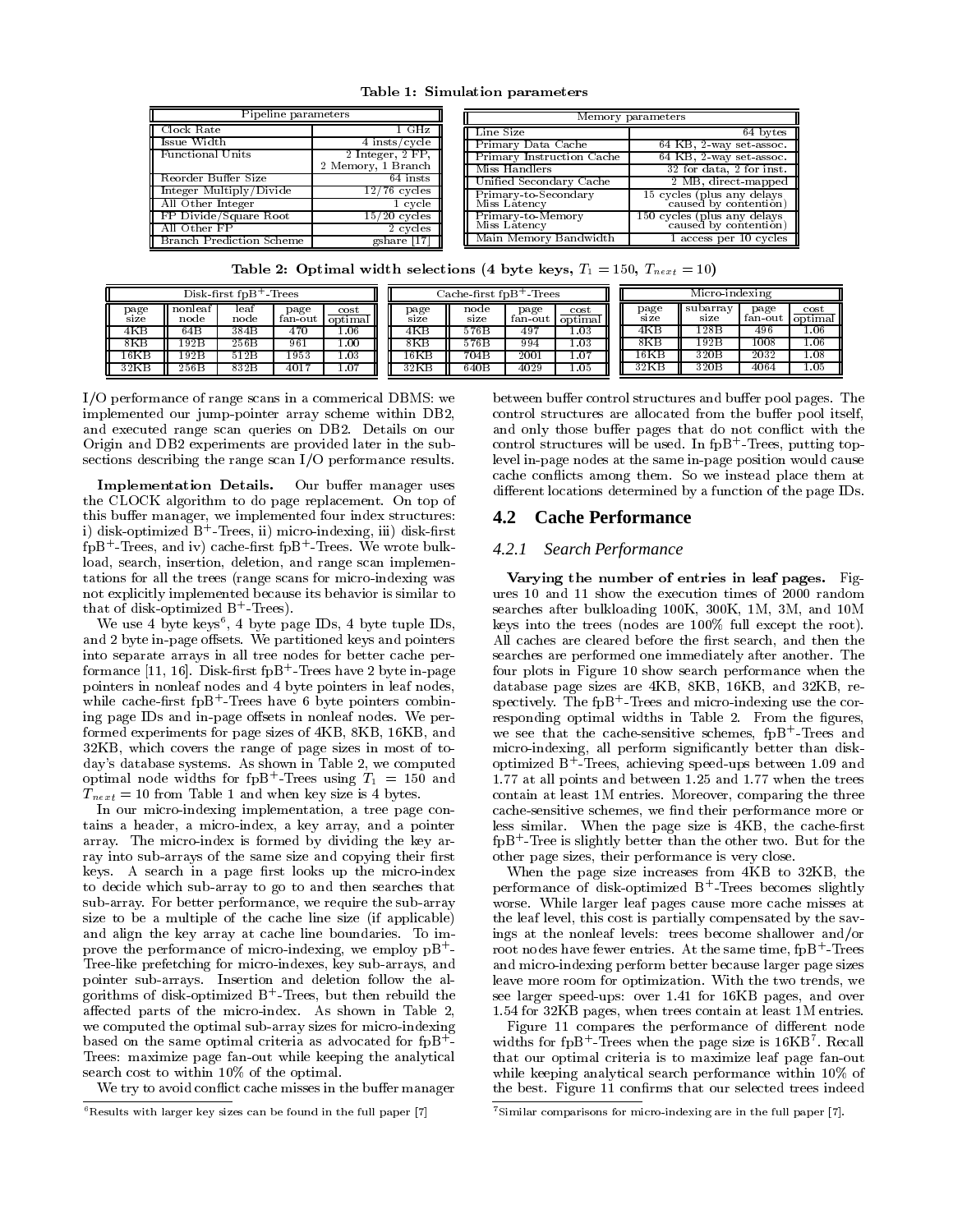





Figure 11: Optimal width selection (16KB page)

achieve search performance very close to the best among the node choices. Figure 11(a) shows the performance of disk rst fpB+ -Trees using nonleaf node sizes from 64B (an L2 cache line) to 512B (8 L2 cache lines). Our selected optimal tree is within 2% of the best execution times. For cache nrst fpB+-frees we measured the performance for node sizes the  $\sim$ ranging from 128B to 1024B. In Figure 11(b), for simplicity, we only show curves for node sizes of 128B, 256B, 512B, 704B, 1024B, and a best performance curve synthesized by taking the minimums of all curves with the same  $#$  of entries in leaf pages. Our selected optimal tree performs within 5% of the best. In the experiments that follow, we use the optimal node sizes given in Table 2.

Varying the bulkload factor. In Figure 12, we varied the 3M-entry experiments in Figure 10(c) with bulkload factors ranging from 60% to 100%. Compared with diskoptimized B - Trees, rpB - Trees and micro-indexing achieve  $\hskip10mm 1$ speed-ups between 1.37 and 1.60.

The step-down at 80% for micro-indexing and disk-first fpB+ -Trees is because they reduce one page level at 80%. Although the disk-optimized B+ -Trees also reduce one level here, the savings are offset by a larger cost for searching leaf pages with increased bulkload factors. Cache-rst fpB+ - Trees all have the same number of node levels in this set of



Figure 12: Search performance varying bulkload factors (3M keys, 16KB page)



Figure 13: Insertion performance

experiments and therefore similar performance.

#### *4.2.2 Insertion Performance*

Figure 13 shows the insertion performance in four different settings. The experiments all measured the execu tion times for inserting 2000 random keys after bulkloads, while varying the bulkload factor, the numbers of entries in leaf pages, and the page size. The fpB+ -Trees achieve up to a 35-fold speed-up over disk-optimized B+ -Trees, while micro-indexing performs almost as poorly as disk-optimzed  $B^+$ -Trees.

Figure 13(a) compares insertion performance of trees from 60% to 100% full containing 3M keys. Compared to diskoptimized B - Irees, the fpB - Irees achieve 14 to 20-fold speed-ups between 60% and 90%, while for 100% full trees, they are over 1.9 times better. Interestingly, the curves have extremely different shapes: those of disk-optimized B+-Trees and micro-indexing increase from 60% to 90% but drop at the 100% point, while the curves of fpB+-irees stay flat at first but jump dramatically at the 100% point. These effects can be explained by the combination of two factors: data movement and page splits. When trees are  $60\%$  to  $90\%$ full, insertions usually find empty slots and the major operation after searching where the key belongs is to move the key and pointer arrays in order to insert the new entry. In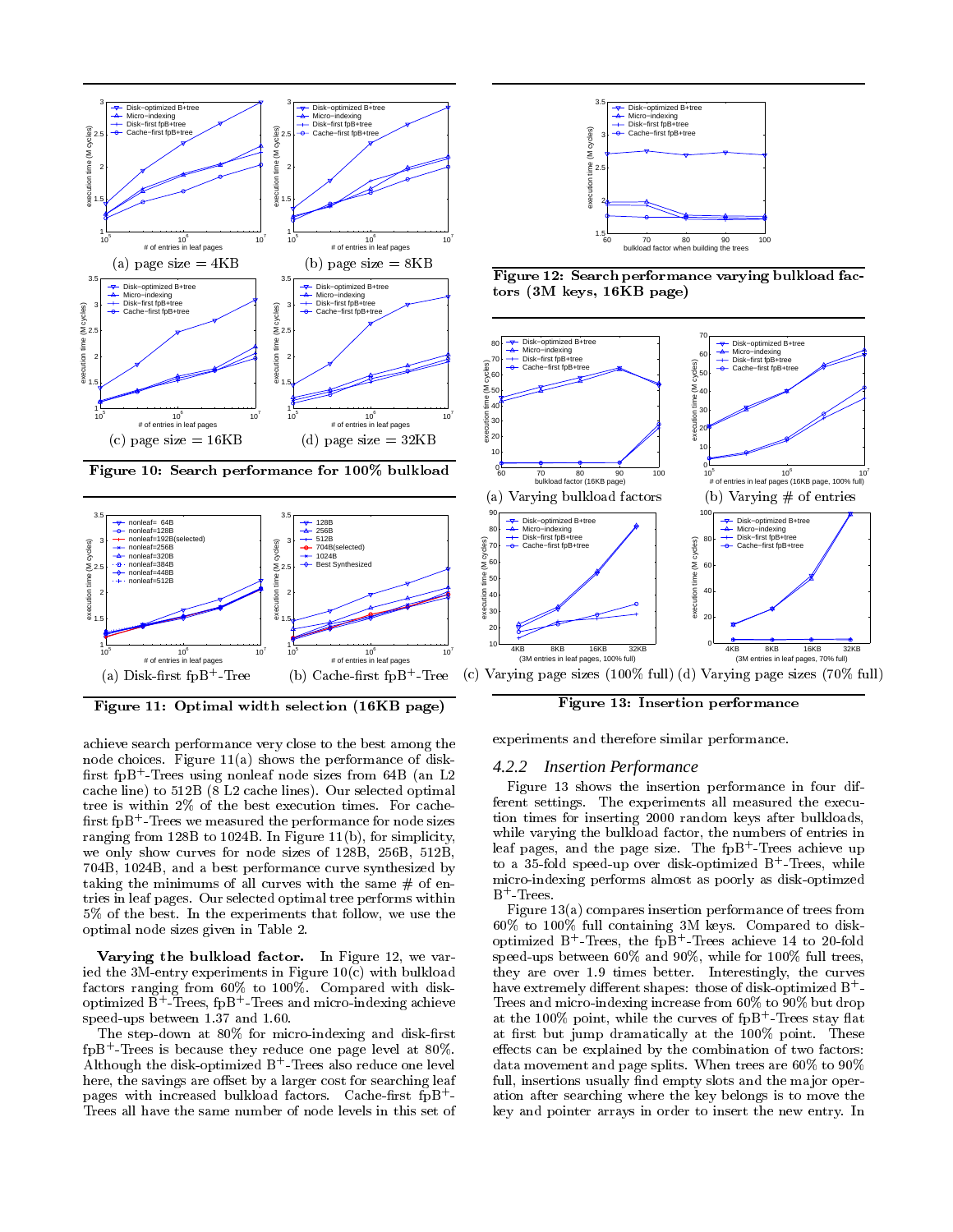

Figure 14: Deletion performance

disk-optimized B+ -Trees, this data movement is by far the dominant cost. As the occupied portions of the arrays grow from 60% to 90%, this cost increases, resulting in slower insertion times. Micro-indexing keeps the same large ar ray structure untouched and therefore suffers from the same<br>effect. However, in fpB<sup>+</sup>-Trees, we reduced the data move effect. However, in fpB+-irees, we reduced the data movement cost by using smaller cache-optimized nodes, resulting in 14 to 20-fold speed-ups. Data movement has become much less costly than search, leading to the flat curves up through 90% full. When the trees are 100% full, insertions cause frequent page splits. In fpB+-frees, the cost of a page  $\rightarrow$  ,  $\rightarrow$ split is far more than the previous data movement cost, resulting in the large jump seen in the curves. In B+-Irees and micro-indexing, however, the page split cost is comparable to copying half of a page, which is the average data movement cost for inserting into an almost full page. But later insertions may hit half empty pages (just split) and hence incur less data movement, resulting in faster insertion times at the 100% point.

Figure 13(b) shows insertion performance on full trees of different sizes. Compared to disk-optimized B - frees,  $\mathop{\rm TpB}\nolimits$  -Trees achieve speed-ups from 6.26 to 1.42 when the  $\mathop{\rm T}$ number of entries in leafpages is increased from 100K to 10M. This decrease in speed-up is caused by the increasing number of page splits (from 48 to 1631 leaf page splits for disk-optimized B - frees, and similar trends for other  $\qquad \qquad$ indexes). As argued above, increased page splits have a much greater performance impact on fpB+-frees than on  $\overline{\phantom{a}}$  2 disk-optimized B+-trees and micro-indexing, leading to the speed-up decrease.

Figures  $13(c)$  and (d) compare the insertion performance varying page sizes when trees are 100% and 70% full. As the page size grows, the execution times of disk-optimized B+ -Trees and micro-indexing explode because of the combined effects of larger data movement and larger page split costs. In fpB+ -Trees, though page split costs also increase, search and data movement costs only change slightly, because with larger page sizes comes the advantages of larger optimal node widths. I herefore the curves of fpB+-frees in-crease in Figure  $13(c)$  but are almost flat in (d). Altogether in Figure 13(c) and (d),  $1pB + T$ rees achieve 1.15-2.90 and  $\qquad \bf S$ 4.67{35.6 fold speed-ups over disk-optimized B+ -Trees, respectively.

Comparing the two fpB+ -Trees, we see they have simi- $\lim_{\epsilon \to 0}$  ration performance. Sometimes cache-first fpB + frees  $\epsilon$ perform worse than disk-first fpB+-Trees. This is primarily  $V_{\rm env}$ because of the more complicated node/page split operations in cache-rst fpB+ -Trees, as discussed in Section 3.2.

#### *4.2.3 Deletion Performance*

Deletions are implemented as lazy deletions in all the in-



Figure 15: Range scan performance (16KB page, scanning 1M keys)



Figure 16: Space overhead

dexes. A search is followed by a data movement operation to remove the deleted entry, but we do not merge underflowed pages or nodes. Figure 14 evaluates deletion performance (for 2000 random deletions) in two settings: (a) varying the bulkload factor when the page size is 16KB, and (b) varying the page sizes when the trees are 100% full. The dominant cost in disk-optimized B - frees and micro-indexing is the data movement cost, which increases as the bulkload factor increases and the page size grows. However, the search and data movement costs of fpB+ -Trees only change slightly. So the fpB+-Irees achieve 3.2-20.4 fold speed-ups over diskoptimized **B** - Irees.

#### *4.2.4 Range Scan Performance*

Figure 15 compares the range scan cache performance of fpB+ -Trees and disk-optimized B+ -Trees. The trees are bulkloaded with 3M keys, using a 100% bulkload factor. We generate 100 random start keys, for each computing an end key such that the range spans precisely 1M tuple IDs, and then perform these 100 range scans one after another. Compared to the disk-optimized B+ -Trees, the disk-rst and cache-rst fpB+ -Trees achieve speed-ups of 4.2 and 3.5, respectively.

## **4.3 I/O Performance and Space Overhead**

Space Overnead. Figure 16 shows the space overhead of the fpB+-irees compared to disk-optimized B+-irees for a range of page sizes, depicting two (extremal) scenarios: (a) immediately after bulkloading the trees 100% full, and (b) after inserting 9M keys into trees bulkloaded with 1M keys. We see that in each of these scenarios, disk-first fpB+-Trees incur less than a 9% overhead. In cache-rst fpB+ - Trees, the space overhead is less than 5% under scenario (a), even better than disk-rst fpB+ -Trees. This is because

Space Overhead  $=\frac{h}{\# \text{ of pages in a disk-optimized B} + \text{Tree}} - 1$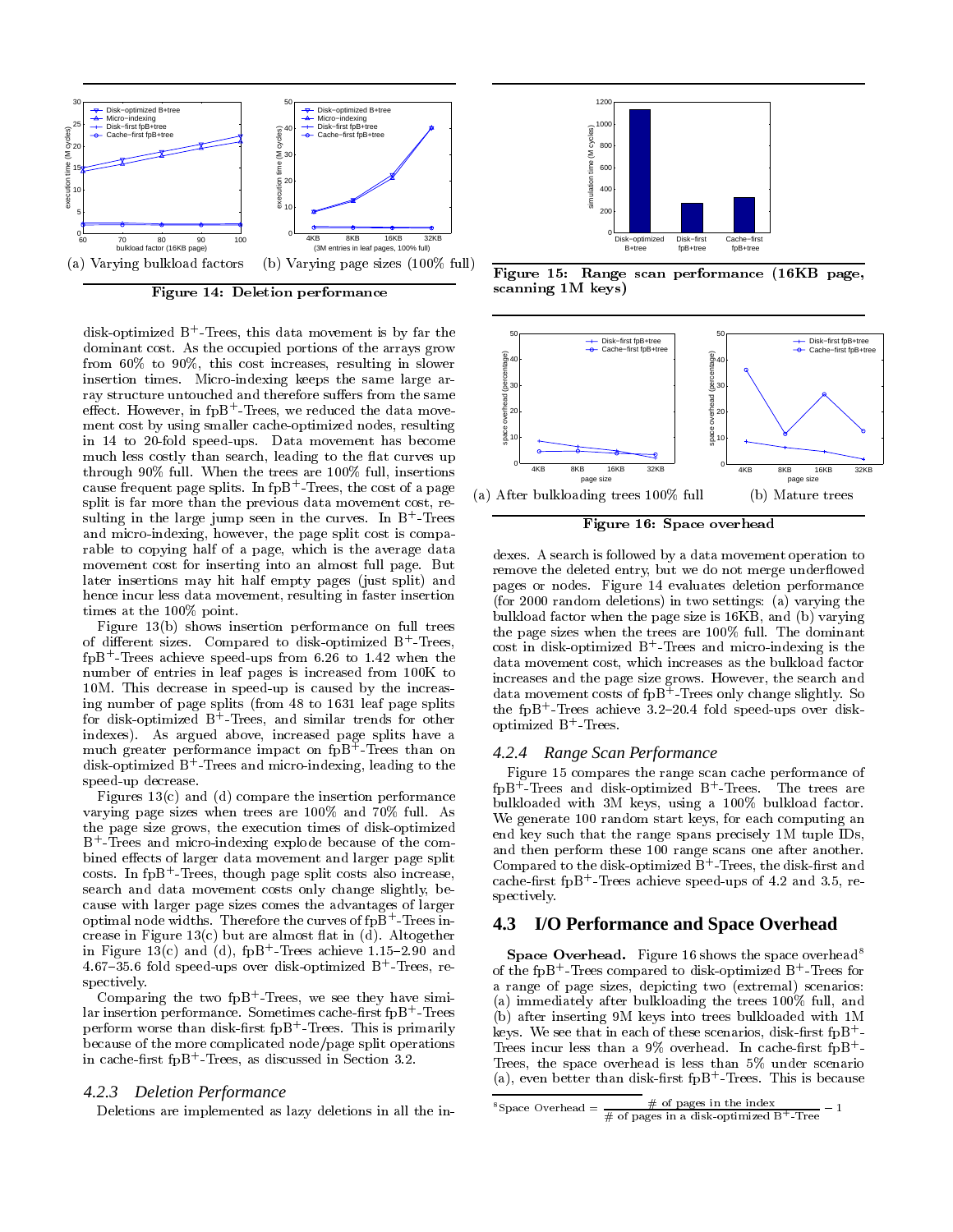

Figure 17: I/O performance for searches

the leaf pages in cache-first fpB+-irees only contain in-page  $\qquad \frac{3}{8}$ leaf nodes, while disk-first fpB+-frees build in-page trees the s (containing nonleaf and leaf nodes) in leaf pages. However, for the mature tree scenarios, the space overheads of the cache-rst fpB+ -Tree can grow to 36%, because of the dif ficulties in maintaining effective placement of nodes within pages over many insertions.

Figure 16 also shows that as the page size grows, the space overhead of disk-rst fpB<sup>+</sup> -Trees decreases because larger pages allow more freedom when optimizing in-page node widths.

#### *4.3.1 Search Performance*

Figure 17 shows the search I/O performance of fpB+ - Trees. The figure reports the number of  $I/O$  page reads that miss the buffer pool when searching 2000 random keys in trees containing 10M keys. The buffer pool was cleared before every experiment. We see that for all page sizes, disk-  $\max$  first fpB  $^+$  - Frees perform close to that of disk-optimized B  $^+$  -  $^ ^ ^-$ Trees, accessing less than 3% more pages. However, cache rst fpB+ -Trees may access up to 25% more pages. After looking into the experiments, we determined that the ex tra cost is incurred mainly when accessing leaf parent nodes in overflow pages. For example in the 4KB case in Figure  $17(a)$ , the fan-out of a nonleaf node is 57 and a page can contain part of a two-level tree. But only 6 out of the 57 children can reside on the same page as a node itself. Therefore even if all the parents of the leaf parent nodes are top-level nodes, 51 out of every 57 leaf parent nodes will still be placed in overflow pages, leading to many more page reads than disk-optimized B+-Irees. However, as page than sizes grow, this problem is alleviated and the performance of cache-first fpB+-frees gets better, as can be seen for the the set of the 32KB points.

#### *4.3.2 Range Scan Performance on Real Hardware*

Unlike our search experiments, which counted the num ber of I/O accesses, our range scan I/O performance experiments measure running times on real hardware. Figure 18 shows the I/O performance of fpB+-frees vs. B+-frees for the state of the state of the state of the state of t range scans, on an SGI Origin workstation running Irix 6.5 with four 180MHz MIPS R10000 processors, 128MB RAM, and 12 SCSI disks. Each disk is a Seagate Cheetah 4LP with a maximum transfer rate of 40 Mbytes/sec and a track-totrack seek type of 18 msec (typical). We imitate raw disk partitions by allocating a large file on each disk and managing the mapping from page IDs to file offsets ourselves. The file system uses 16KB disk blocks, so accordingly, we set the tree page size to be 16KB. Our buffer manager has a dedicated thread for each of the disks, which performs I/O operations on behalf of the operation requesters.

For these experiments, we bulkloaded the trees 100% full



Figure 18: Range scan I/O performance

with 90 million keys and then inserted 10 million keys to make the trees mature. We performed various range scan operations on the mature trees. Each reported data point is the average of 10 trials.

Figure 18(a) shows the execution time in milliseconds for range scans using 10 disks, where the starting keys are selected at random and the size of the range varies from 102 to  $10<sup>7</sup>$  entries. Note that a 16KB leaf page can hold more than 2000 entries, or more than 1400 entries when the tree is 70% full, which is typically the case. Thus for small ranges  $(10^2$ and 103 ), the execution times for the two trees are indistinguishable. For larger ranges  $(10<sup>4</sup>$  and up), multiple pages are needed, and the fpB+ -Tree provides a signicant improve ment over the B+-iree. Even for the 10+ case, which scans only a few pages, the fpB+-iree is 1.9 times faster than the  $B$  - Iree. Better still, for large scans of  $10$  –10 entries, the  $\mathop{\rm rpp}\nolimits$  - Iree is 0.2-0.9  $\mathop{\it tmes}\nolimits$  faster than the B - Iree.

From the small range results in Figure 18(a), we see that our technique for avoiding overshooting is quite effective. When ranges are small, there is almost no additional I/O overhead for searching end keys, since end keys often reside in the same leaf pages as begin keys. Even when they are in different leaf pages, the end leaf page, which has been fetched into the buffer pool by the search, will likely still be in the buffer pool when needed for the scan.

Figure 18(b) shows the execution time in seconds for large range scans  $(10^7 \text{ entries})$ , varying the number of disks. Figure  $18(c)$  shows the corresponding speed-ups. We see the trend of decreasing execution time (and hence increasing speed-up) with increasing numbers of disks. When we increase the number of disks from 1 to 10, we see an almost linear increase in speed-up from 1 to 6.9.

#### *4.3.3 Range Scan Performance on a Commercial DBMS*

Finally, to evaluate the impact of range scan prefetching on a commerical DBMS, we implemented our jump-pointer array scheme within IBM's DB2 Universal Database<sup>9</sup>. Be-

<sup>9</sup>Notices, Trademarks, Service Marks and Disclaimers: The information contained in this publication does not include any product warranties, and any statements provided in this document should